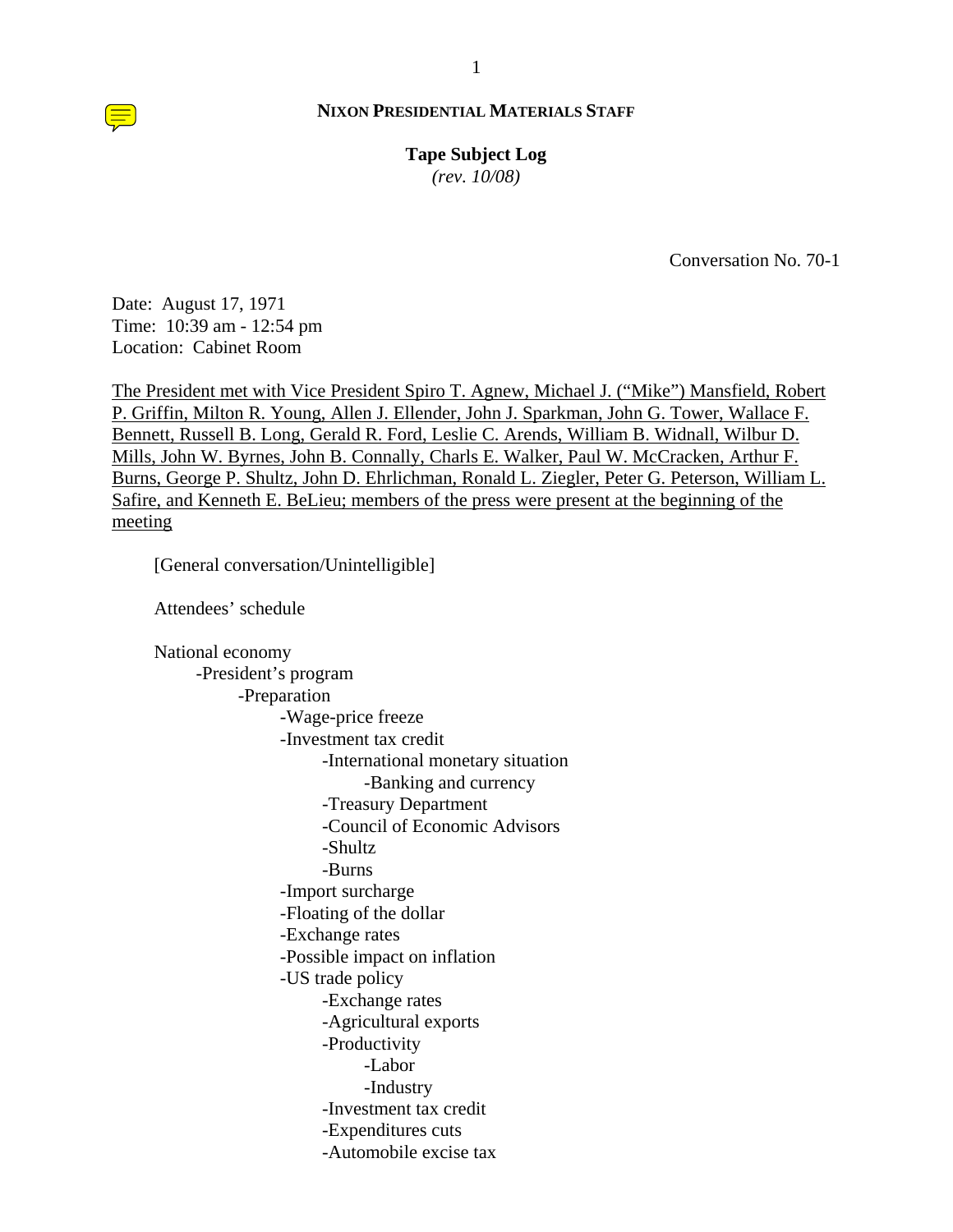# **Tape Subject Log**

*(rev. 10/08)*

 -Competitiveness -Federal budget -Revenue sharing -Welfare reform -Foreign economic aid cuts -Federal payroll cuts -President's authority -Import surcharge -General Agreement on Tariffs and Trade [GATT] -Wage-price freeze -Investment tax credit -Congress's role -Development -Secretary of Treasury -Burns, McCracken, Shultz -Congress's role -Importance of cooperation -Changes in tax laws -Automobile industry -Importance -Jobs -President's program -Repeal of excise tax -McCracken's conversations -Connally's conversation with James M. Roche, August 16, 1971 -Automobile prices -Effect of President's program -George W. Romney's comment, August 16, 1971 -President's program -Personal income tax exemptions -Mills -Investment tax credit -Long -Purpose -Machine tools

National defense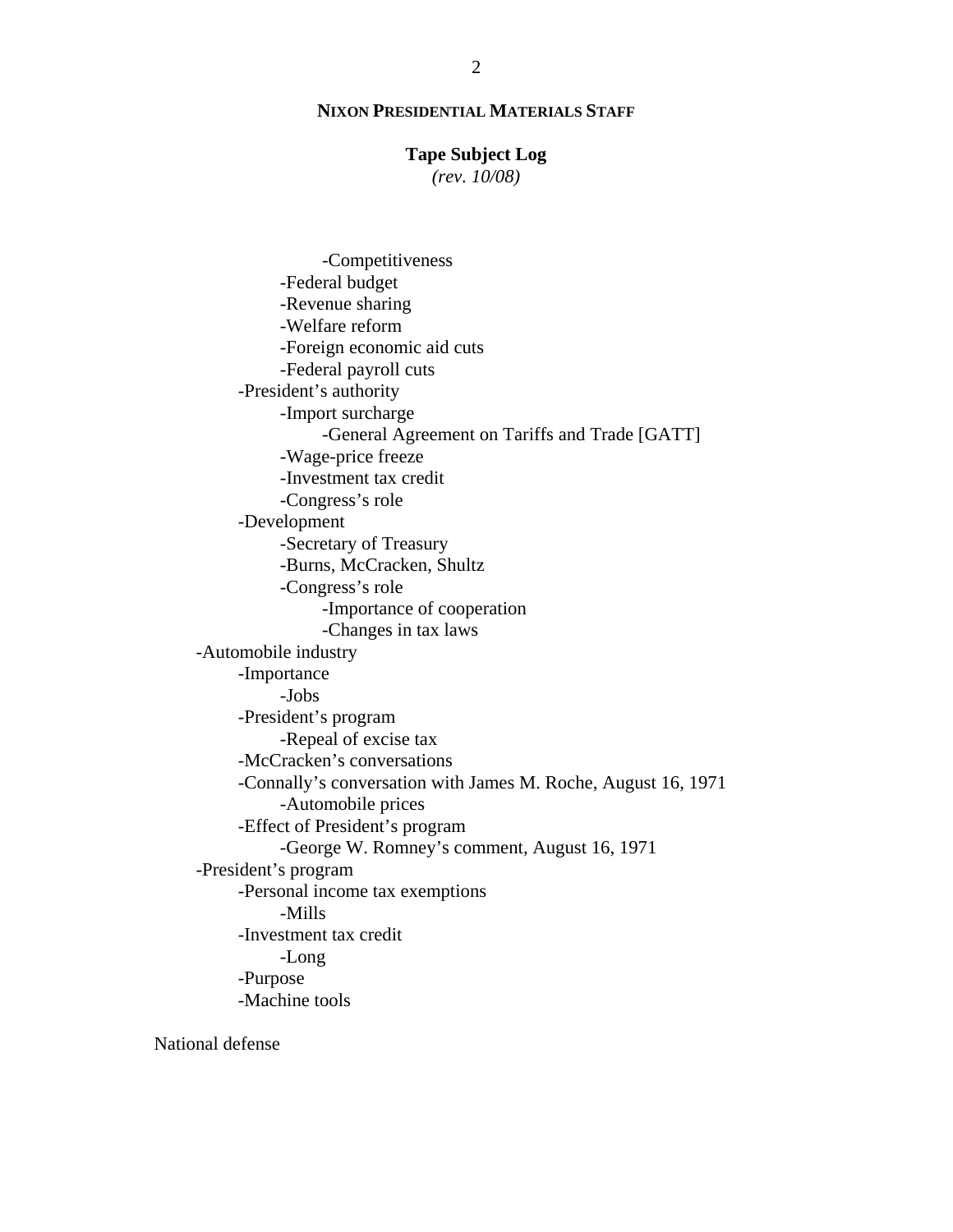## **Tape Subject Log**

 $(rev. 10/08)$ 

**Navy** 

[To listen to the segment (36s) declassified on 02/28/2002, please refer to RC# E-551.]

National economy -Steel -Automobiles -Efficiency in industry -Investment tax credit -President's program -Political credit -Mills and Long -Investment tax credit -Wage-price freeze -Implementation -Congress -Investment tax credit -Four-vear lien time -Previous tax reform -Real estate industry -Interest rates -President's program -Tax law changes -Excise, investment and personal income taxes -Possible Congressional action -Interest rates -Effect of President's program -Real estate -Automobile -Connally's forthcoming letter to American Bankers' Association -Automobile excise tax -Highway Trust Fund -President's program -Implementation -Trade Expansion Act of 1962 -Congress's role -Import surtax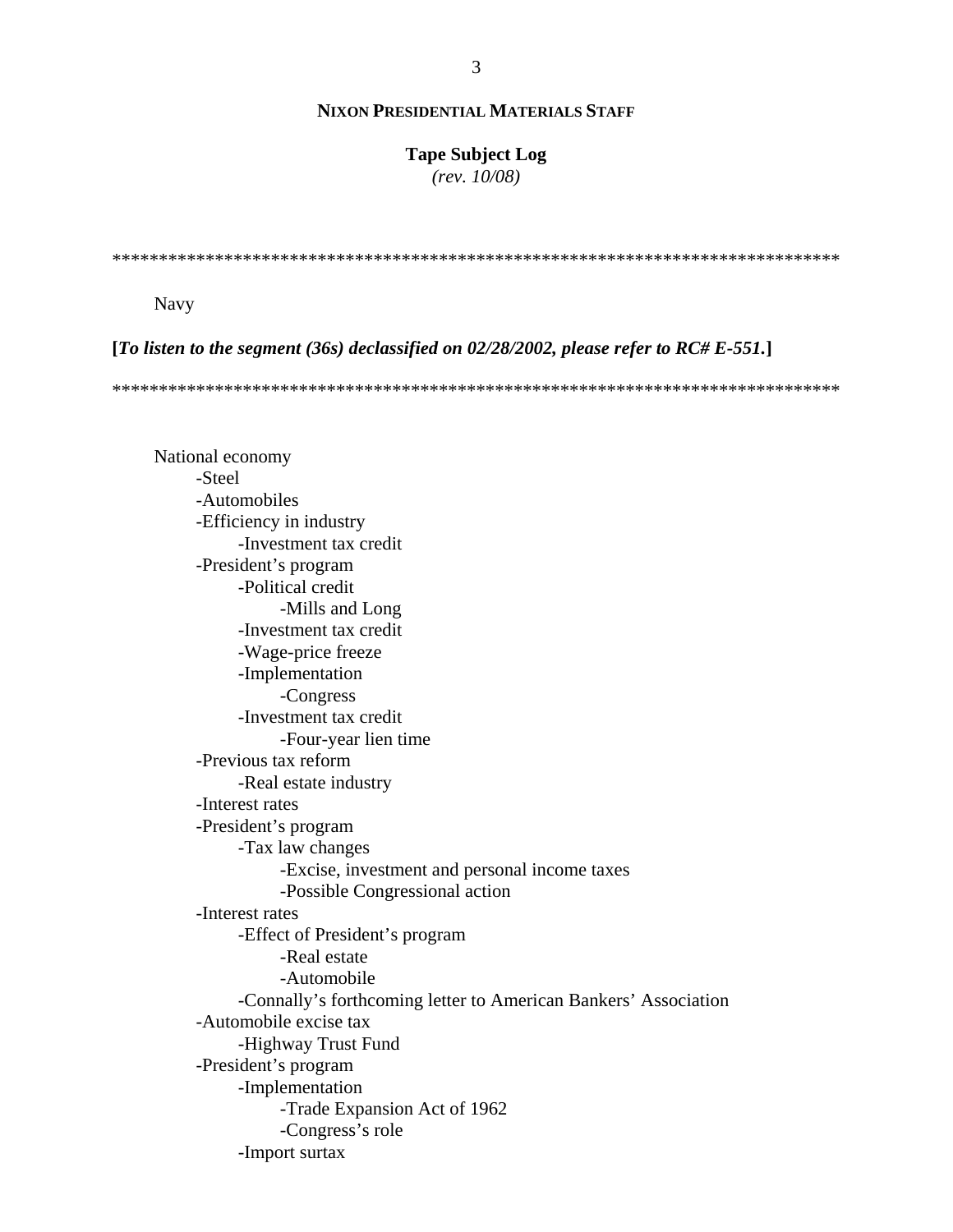# **Tape Subject Log**

*(rev. 10/08)*

 -Possible foreign retaliation -US agricultural exports -President's program -Import surtax -Possible foreign retaliation -GATT -Application -US trade policy -Non-duty items -Quotas -GATT -Possible foreign retaliation -President's program -Mexico, Canada -Cattle -President's program -Wage-price freeze -Interest rates -Profits -Bonuses of industry -Mansfield -Dividends -Profit margins -Interest rates -Bankers and corporations -Mortgages -Federal Reserve Board -Interest rates -Inflation -Fluctuations -Competitive market -Banking industry -Prime rate -Consumer loans -Markets -Possible tax -President's program -Consumer lending legislation -Effect -President's program -Military pay increase -Connally's press conference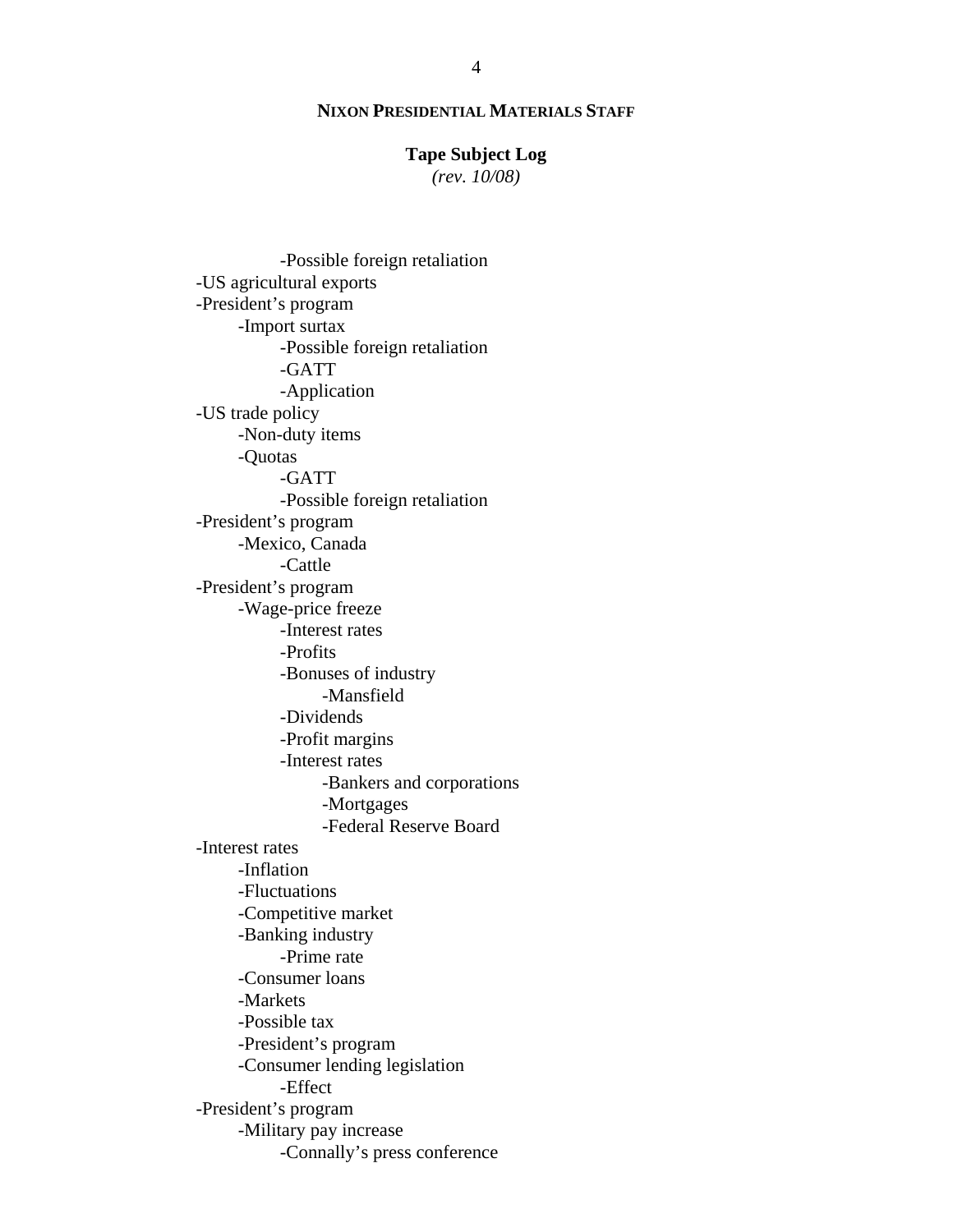#### **Tape Subject Log**

 $(rev. 10/08)$ 

-Public works -Waterways -Tulsa, Oklahoma -Railroads -Financial status -Pending legislation -September, 1971 -Goals -Fight inflation -Budget deficits -Federal budget -Pending legislation -Revenue sharing and welfare reform -Federal pay -Federal employment -Attrition -Office of Economic Opportunity [OEO] -Sewer and water grants -Public housing -Impoundment -Office of Federal Housing -Reductions in tax revenues -Personal income tax reduction -National defense -Fiscal year [FY] 1972 project commitments -Inflation -Appropriations in excess of requests -Congressional action -Goals -Unemployment -Possible service jobs Canada

[To listen to the segment (42s) declassified on 02/28/2002, please refer to RC# E-551.]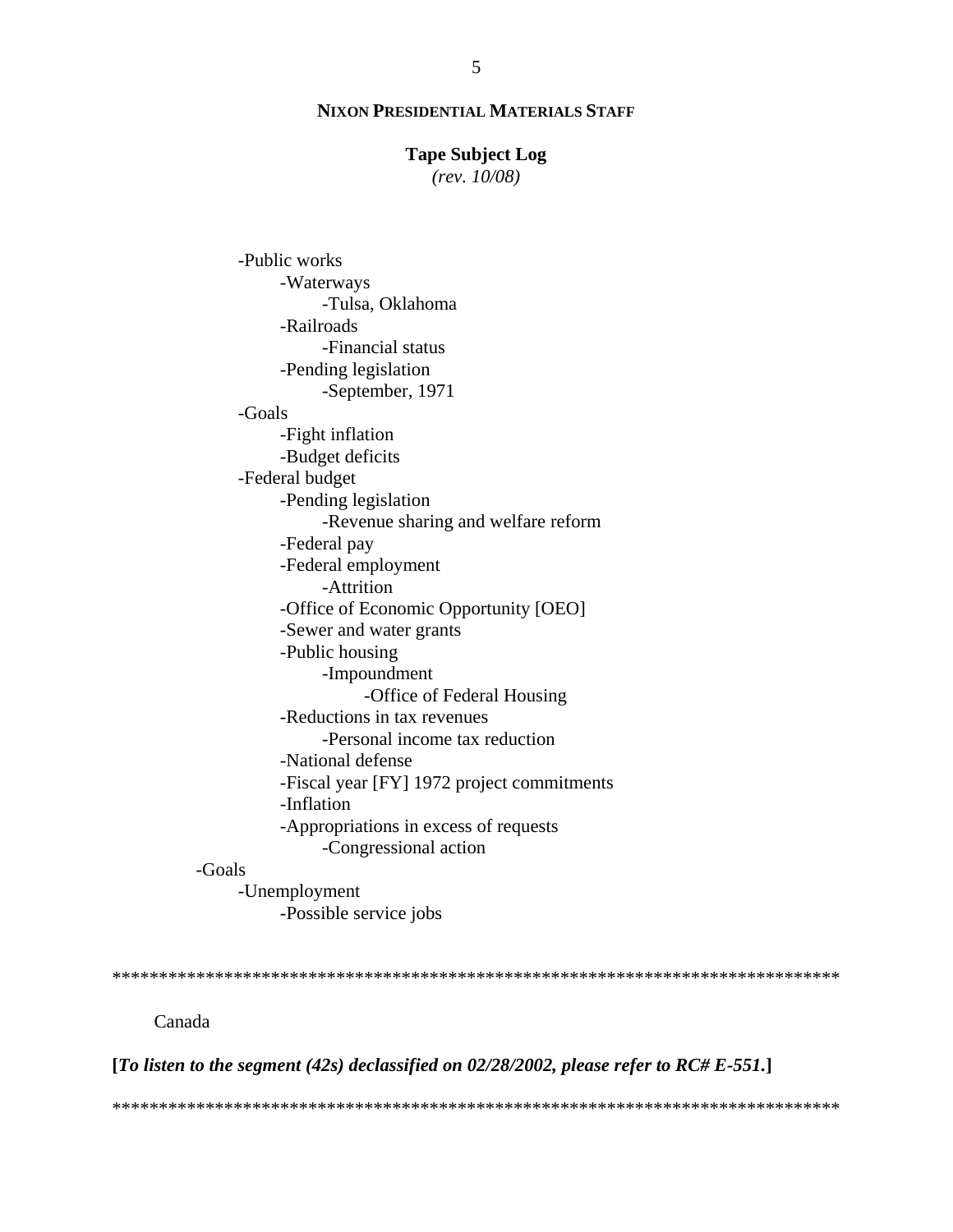# **Tape Subject Log**

*(rev. 10/08)*

 -Administration -Office of Emergency Preparedness [OEP] information centers -Staffing -McCracken's role -Wage-price freeze -School tuition -Effect -Hospitals -Unknown man in Little Rock, Arkansas -Pay raises -Rents -No exceptions -Administration -Cost of Living Council [COLC] -Success of previous programs -World War II and Korean War -Effective date -Camp David meetings -Import surcharge -Application -Products covered -Administration -Council of Economic Advisors [CEA] -OEP -McCracken, Herbert Stein -Connally's forthcoming meeting, August 18, 1971 -Bennett -Import surcharge -Procedures -Duty -Effect on automobile industry -Jobs -Excise tax -Surcharge -Equipment charge -Consumers -Employment -Stockholders -Goals -Industrial competition -Government revenues -President's program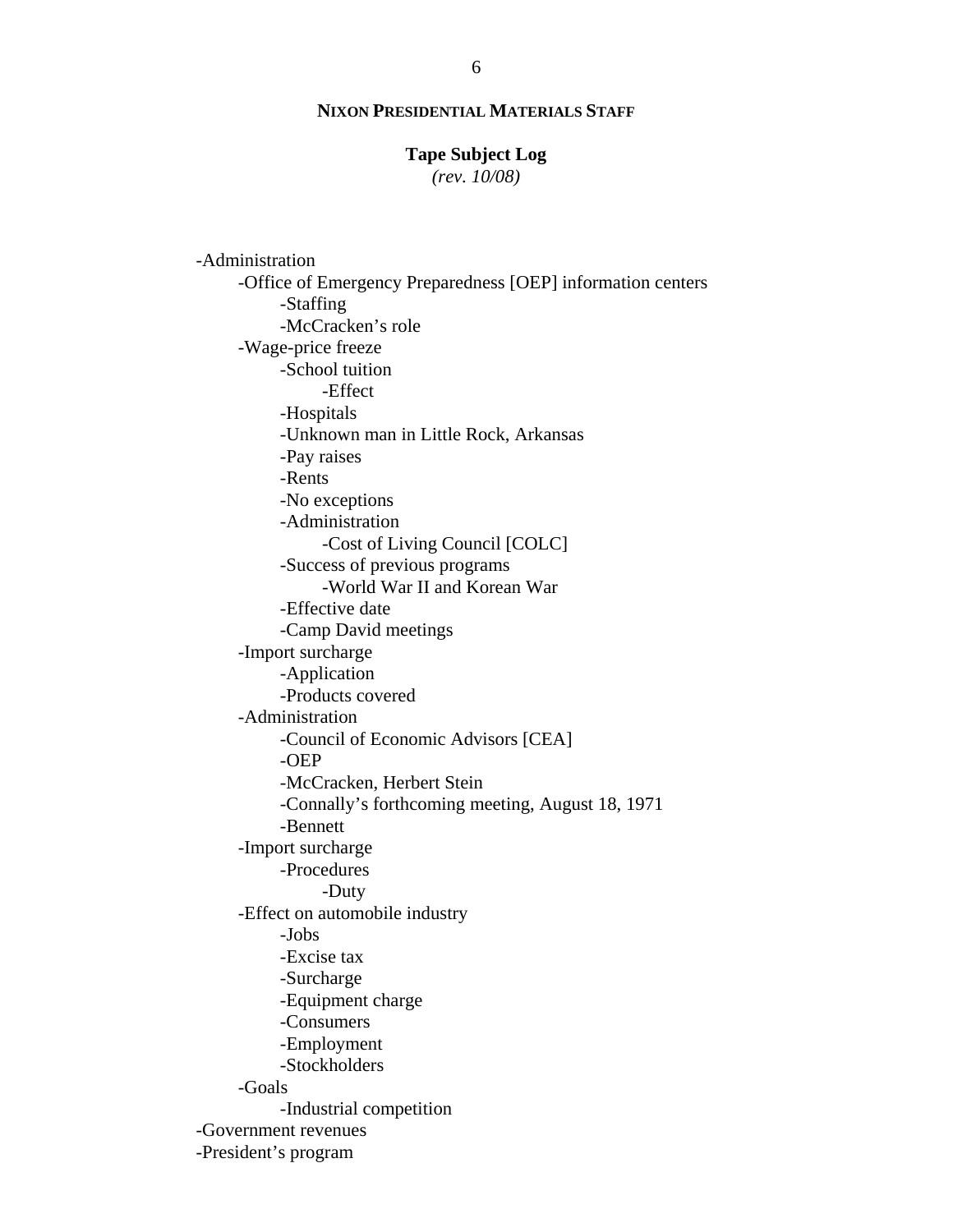#### **Tape Subject Log**

 $(rev. 10/08)$ 

-Effect -Automobile industry -Freeze price of new car models -Mills's conversation with reporter, August 16, 1971 -Roche -Excise tax -Import surcharge -Applicability -Automobile excise tax -Reaction -Burns' comments -International monetary system -Paul A. Volcker's and James Dewey Daane's trip to Europe -Goals -Import surcharge

Japan

[To listen to the segment (10s) declassified on 02/28/2002, please refer to RC# E-551.]

-Bipartisanship -Congressional action -Development -Political credit -Arthur H. Vandenberg's cooperation with Harry S Truman -Marshall Plan -Franklin D. Roosevelt administration -Necessity for Congressional cooperation -Long -Psychology -Appropriations -Federal expenditures -Government projects -Timing and effect -Emergency Public Service Act -Budget cuts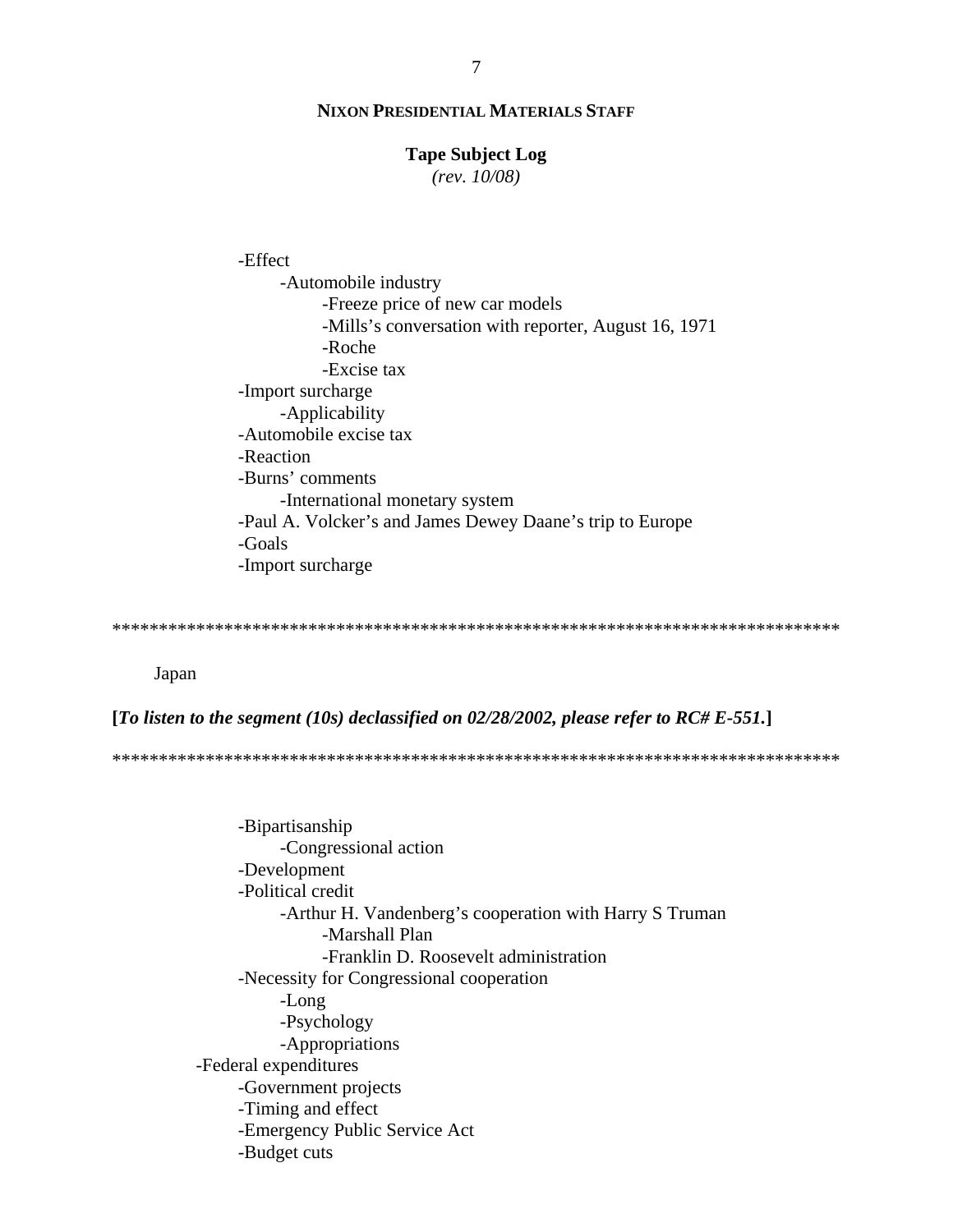## **Tape Subject Log**

*(rev. 10/08)*

 -President's program -Goals -Revenue loss -Offsets -Budget cuts -Import surcharge -FY 1972 budget -FY 1971 budget -Expenditures -Congressional action -Revenue sharing -Impoundment -Office of Management and Budget [OMB] -Highway Trust Fund -Public works -Contracts -Federal budget -Effect on Louisiana -Public works -Ellender's efforts -President's program -Congressmen's views -Need for congressional action -Democrats' previous views -Partisan battle -Long -Possible change in minimum standard deduction -Tax reform bill -Possible congressional action -Tax reduction -Timing -Voting on bills -Procedures -Witnesses -Timing -Tax bill -Investment tax credit -Personal exemption increase -Procedures -Revenue sharing -Welfare reform -Department of Health, Education, and Welfare [HEW]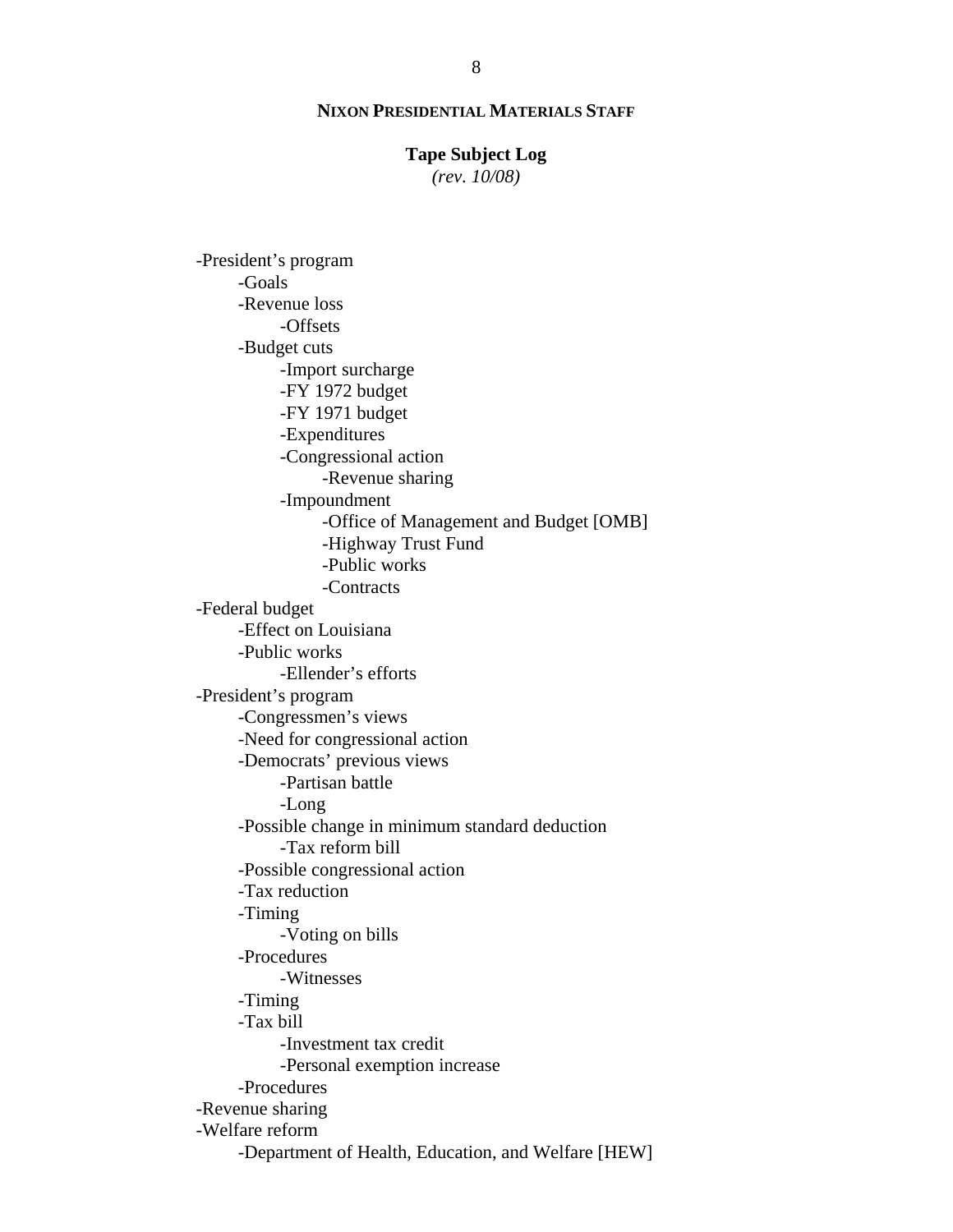# **Tape Subject Log**

*(rev. 10/08)*

 -Revenue sharing -House Resolution [HR] 1 -Federal budget -Status of Congressional appropriations bills -George H. Mahon -President's program -Revenue sharing -Welfare reform -Congressional priorities

Mills' schedule

## Louisiana

 -Power in Congress -Mansfield -F. Edward Hébert -[Thomas] Hale Boggs -Long -Ellender

Arrangements for photo

 National economy -President's program -Importance -Wage-price freeze -Duration -Follow-up -Consumer interest rates -Interest rates -Federal Reserve Board

[General conversation/Unintelligible]

# The President, *et al.* left at 12:54 pm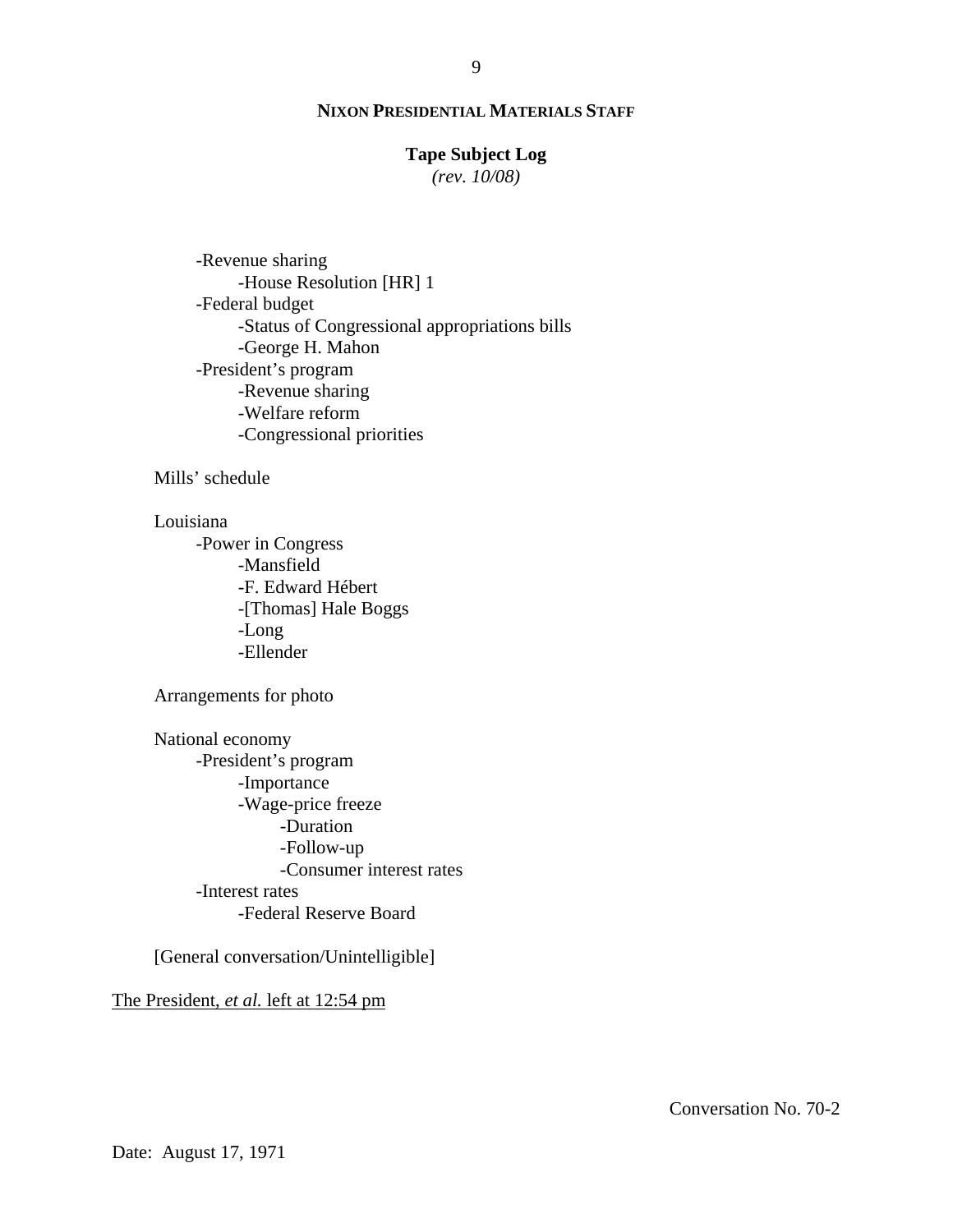# **Tape Subject Log**

*(rev. 10/08)*

Time: Unknown after 12:54 pm Location: Cabinet Room

An unknown woman met with unknown people [tour group]

\*\*\*\*\*\*\*\*\*\*\*\*\*\*\*\*\*\*\*\*\*\*\*\*\*\*\*\*\*\*\*\*\*\*\*\*\*\*\*\*\*\*\*\*\*\*\*\*\*\*\*\*\*\*\*\*\*\*\*\*\*\*\*\*\*\*\*\*\*\*\*\*\*\*\*\*\*\*

BEGIN WITHDRAWN ITEM NO. 3 [Non-historical] [Duration: 24s ]

# END WITHDRAWN ITEM NO. 3

\*\*\*\*\*\*\*\*\*\*\*\*\*\*\*\*\*\*\*\*\*\*\*\*\*\*\*\*\*\*\*\*\*\*\*\*\*\*\*\*\*\*\*\*\*\*\*\*\*\*\*\*\*\*\*\*\*\*\*\*\*\*\*\*\*\*\*\*\*\*\*\*\*\*\*\*\*\*

 Cabinet Room -Furnishings -President's chair -Use -Furnishings -Chairs -Flags -Table -Portraits -Dwight D. Eisenhower, [Thomas] Woodrow Wilson, and Theodore ("Teddy") Roosevelt -Lighting -Wilson -Buttons by President's Chair

Wedding of Tricia Nixon Cox and Edward R. F. Cox

 Oval Office -Location

 Stephen B. Bull -Functions

Cabinet Room